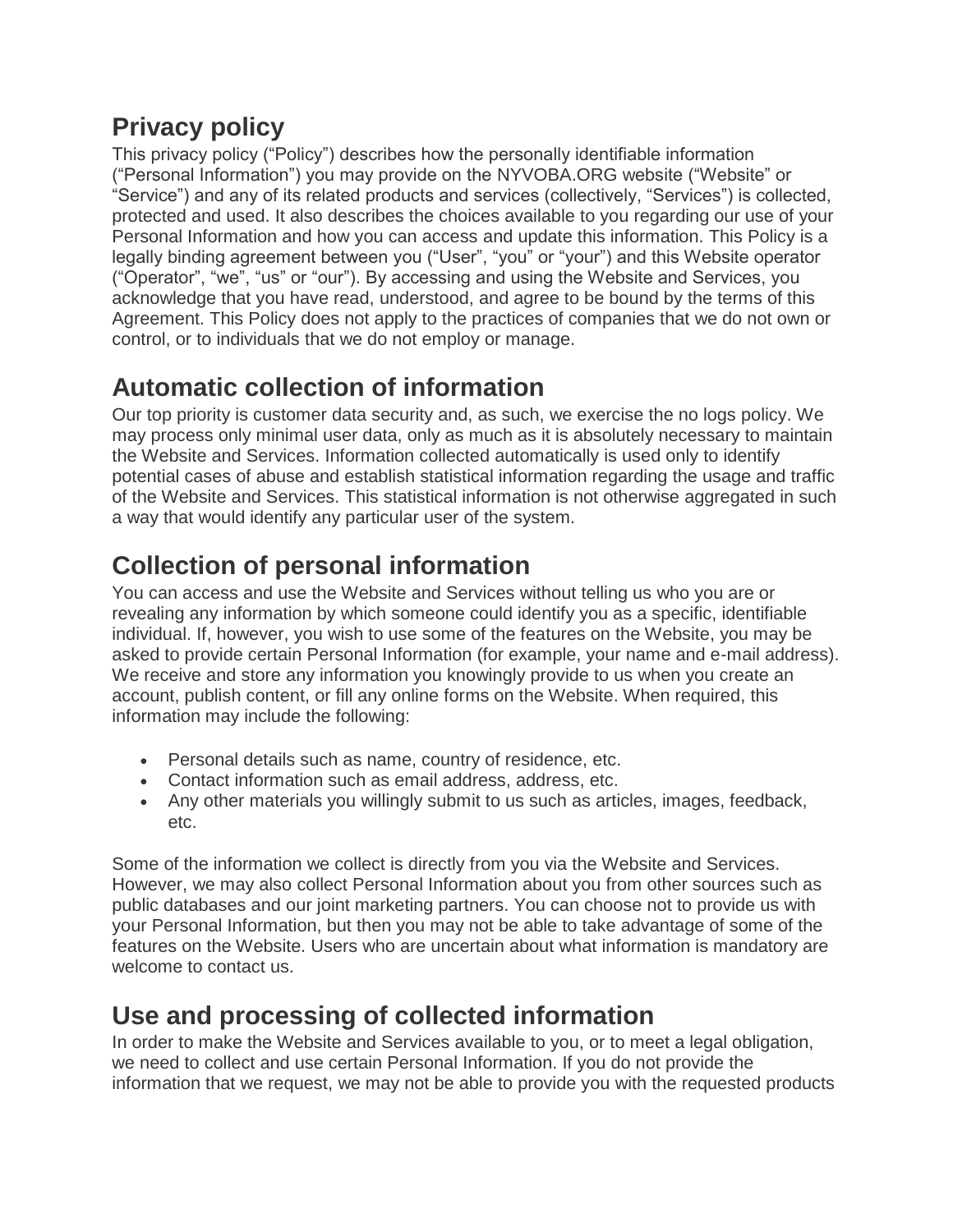or services. Any of the information we collect from you may be used for the following purposes:

- Create and manage user accounts
- Send administrative information
- Respond to inquiries and offer support
- Request user feedback
- Improve user experience
- Enforce terms and conditions and policies
- Protect from abuse and malicious users
- Respond to legal requests and prevent harm
- Run and operate the Website and Services

Processing your Personal Information depends on how you interact with the Website and Services, where you are located in the world and if one of the following applies: (i) you have given your consent for one or more specific purposes; this, however, does not apply, whenever the processing of Personal Information is subject to New York Consumer Privacy Act or European data protection law; (ii) provision of information is necessary for the performance of an agreement with you and/or for any pre-contractual obligations thereof; (iii) processing is necessary for compliance with a legal obligation to which you are subject; (iv) processing is related to a task that is carried out in the public interest or in the exercise of official authority vested in us; (v) processing is necessary for the purposes of the legitimate interests pursued by us or by a third party.

Note that under some legislations we may be allowed to process information until you object to such processing (by opting out), without having to rely on consent or any other of the following legal bases below. In any case, we will be happy to clarify the specific legal basis that applies to the processing, and in particular whether the provision of Personal Information is a statutory or contractual requirement, or a requirement necessary to enter into a contract.

#### **Managing information**

You are able to delete certain Personal Information we have about you. The Personal Information you can delete may change as the Website and Services change. When you delete Personal Information, however, we may maintain a copy of the unrevised Personal Information in our records for the duration necessary to comply with our obligations to our affiliates and partners, and for the purposes described below. If you would like to delete your Personal Information or permanently delete your account, you can do so on the settings page of your account on the Website.

#### **Disclosure of information**

Depending on the requested Services or as necessary to complete any transaction or provide any service you have requested, we may share your information with your consent with our trusted third parties that work with us, any other affiliates and subsidiaries we rely upon to assist in the operation of the Website and Services available to you. We do not share Personal Information with unaffiliated third parties. These service providers are not authorized to use or disclose your information except as necessary to perform services on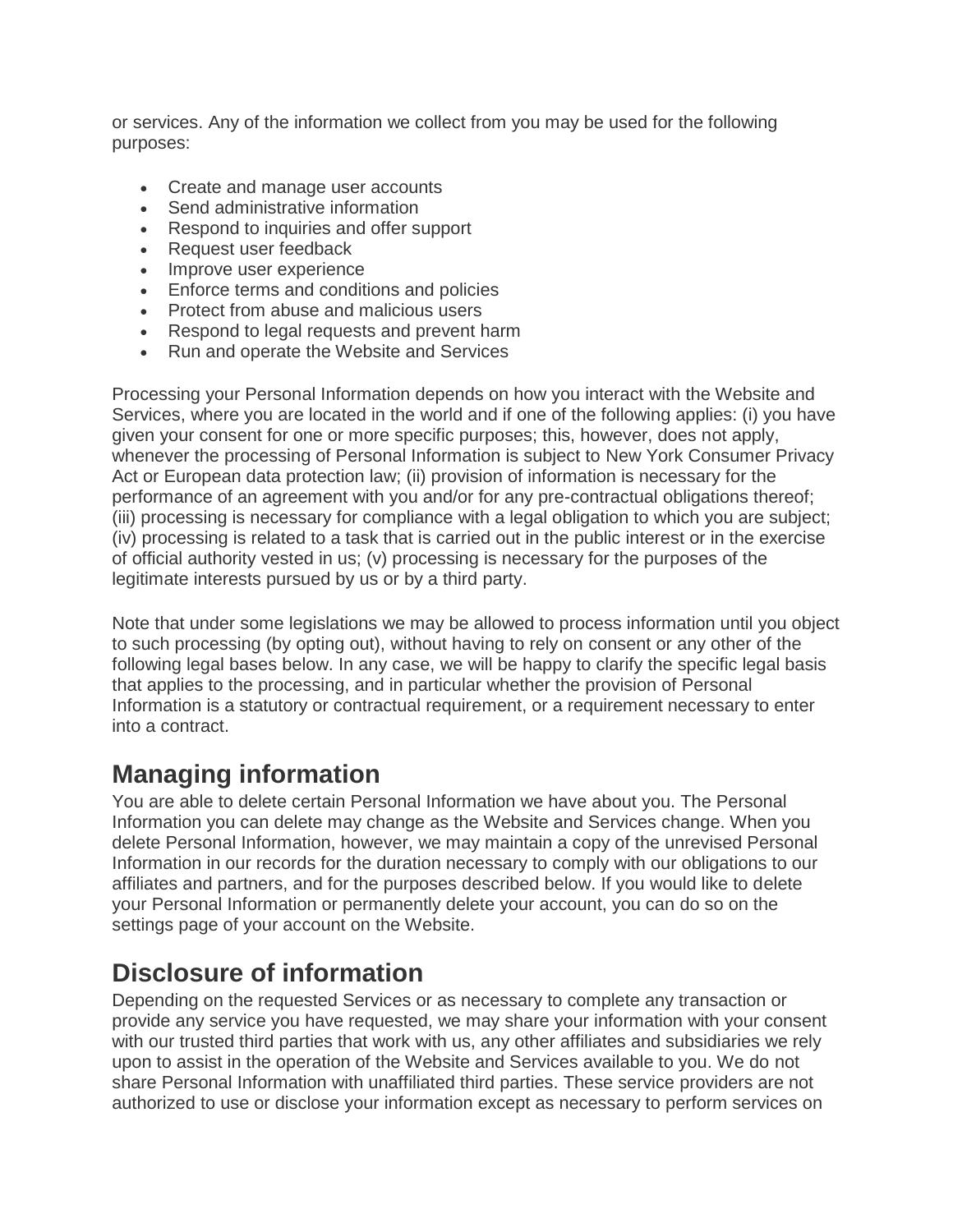our behalf or comply with legal requirements. We may share your Personal Information for these purposes only with third parties whose privacy policies are consistent with ours or who agree to abide by our policies with respect to Personal Information. These third parties are given Personal Information they need only in order to perform their designated functions, and we do not authorize them to use or disclose Personal Information for their own marketing or other purposes.

We will disclose any Personal Information we collect, use or receive if required or permitted by law, such as to comply with a subpoena, or similar legal process, and when we believe in good faith that disclosure is necessary to protect our rights, protect your safety or the safety of others, investigate fraud, or respond to a government request.

### **Retention of information**

We will retain and use your Personal Information for the period necessary to comply with our legal obligations, resolve disputes, and enforce our agreements unless a longer retention period is required or permitted by law. We may use any aggregated data derived from or incorporating your Personal Information after you update or delete it, but not in a manner that would identify you personally. Once the retention period expires, Personal Information shall be deleted. Therefore, the right to access, the right to erasure, the right to rectification and the right to data portability cannot be enforced after the expiration of the retention period.

### **The rights of users**

You may exercise certain rights regarding your information processed by us. In particular, you have the right to do the following: (i) you have the right to withdraw consent where you have previously given your consent to the processing of your information; (ii) you have the right to object to the processing of your information if the processing is carried out on a legal basis other than consent; (iii) you have the right to learn if information is being processed by us, obtain disclosure regarding certain aspects of the processing and obtain a copy of the information undergoing processing; (iv) you have the right to verify the accuracy of your information and ask for it to be updated or corrected; (v) you have the right, under certain circumstances, to restrict the processing of your information, in which case, we will not process your information for any purpose other than storing it; (vi) you have the right, under certain circumstances, to obtain the erasure of your Personal Information from us; (vii) you have the right to receive your information in a structured, commonly used and machine readable format and, if technically feasible, to have it transmitted to another controller without any hindrance. This provision is applicable provided that your information is processed by automated means and that the processing is based on your consent, on a contract which you are part of or on pre-contractual obligations thereof.

### **New York privacy rights**

In addition to the rights as explained in this Policy; New York State provides: [Internet Security and Privacy Act \(Article II, Section 208\)](http://public.leginfo.state.ny.us/menugetf.cgi?COMMONQUERY=LAWS)

Requires state entities, persons, and businesses in New York who own or license computerized data which includes private information to disclose any data breach to the affected New York residents (state entities must also notify non-residents) and notify the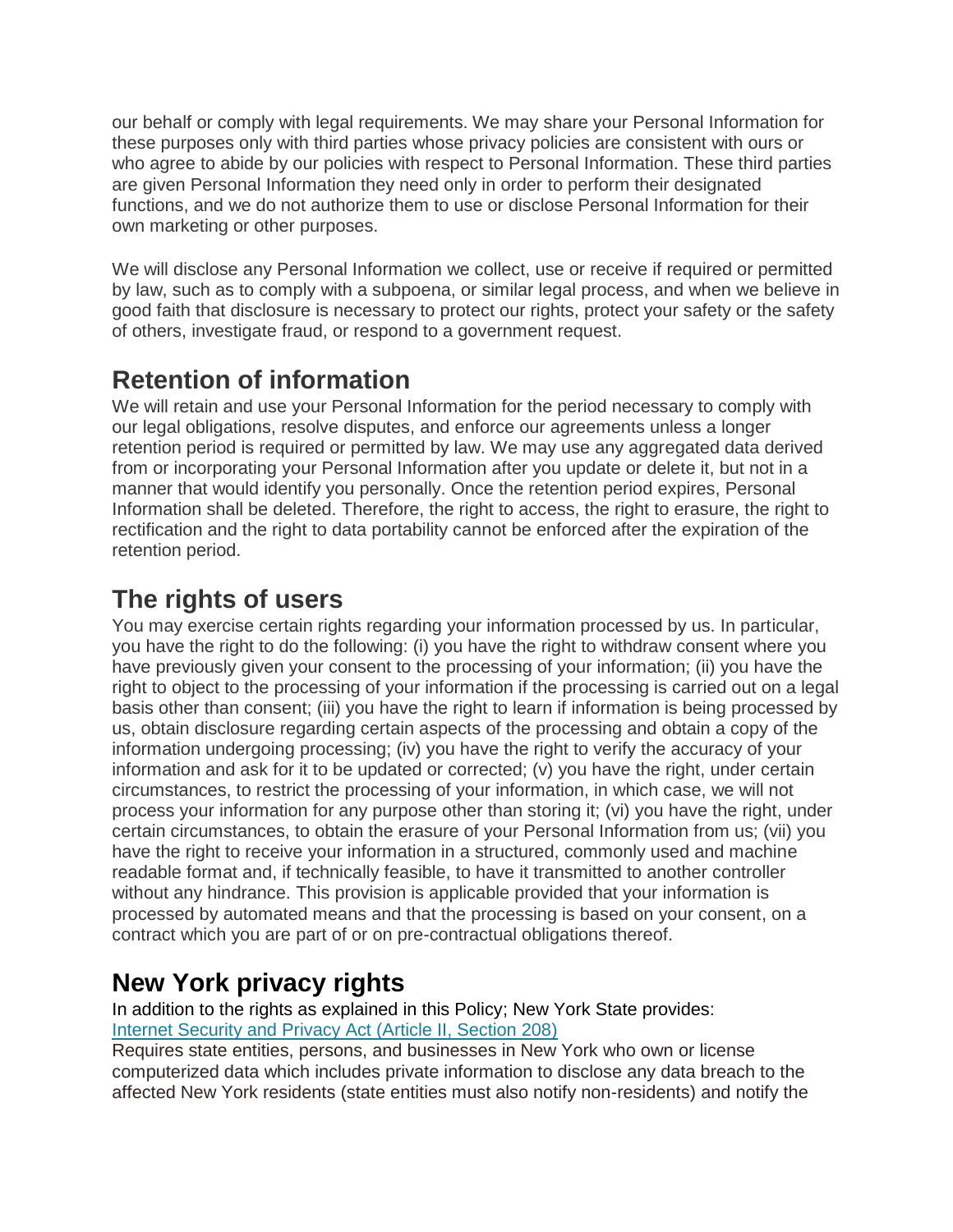state Attorney General, Office of Cyber Security & Critical Infrastructure Coordination (CSCIC), and the Consumer Protection Board (CPB).

#### **How to exercise these rights**

Any requests to exercise your rights can be directed to the Operator through the contact details provided in this document. Please note that we may ask you to verify your identity before responding to such requests. Your request must provide sufficient information that allows us to verify that you are the person you are claiming to be or that you are the authorized representative of such person. You must include sufficient details to allow us to properly understand the request and respond to it. We cannot respond to your request or provide you with Personal Information unless we first verify your identity or authority to make such a request and confirm that the Personal Information relates to you.

## **Privacy of children**

We do not knowingly collect any Personal Information from children under the age of 18. If you are under the age of 18, please do not submit any Personal Information through the Website and Services. We encourage parents and legal guardians to monitor their children's Internet usage and to help enforce this Policy by instructing their children never to provide Personal Information through the Website and Services without their permission. If you have reason to believe that a child under the age of 18 has provided Personal Information to us through the Website and Services, please contact us. You must also be old enough to consent to the processing of your Personal Information in your country (in some countries we may allow your parent or guardian to do so on your behalf).

### **Cookies**

The Website and Services use "cookies" to help personalize your online experience. A cookie is a text file that is placed on your hard disk by a web page server. Cookies cannot be used to run programs or deliver viruses to your computer. Cookies are uniquely assigned to you, and can only be read by a web server in the domain that issued the cookie to you.

We may use cookies to collect, store, and track information for statistical purposes to operate the Website and Services. You have the ability to accept or decline cookies. Most web browsers automatically accept cookies, but you can usually modify your browser setting to decline cookies if you prefer. To learn more about cookies and how to manage them, visit [internetcookies.org](https://www.internetcookies.org/)

## **Do Not Track signals**

Some browsers incorporate a Do Not Track feature that signals to websites you visit that you do not want to have your online activity tracked. Tracking is not the same as using or collecting information in connection with a website. For these purposes, tracking refers to collecting personally identifiable information from consumers who use or visit a website or online service as they move across different websites over time. How browsers communicate the Do Not Track signal is not yet uniform. As a result, the Website and Services are not yet set up to interpret or respond to Do Not Track signals communicated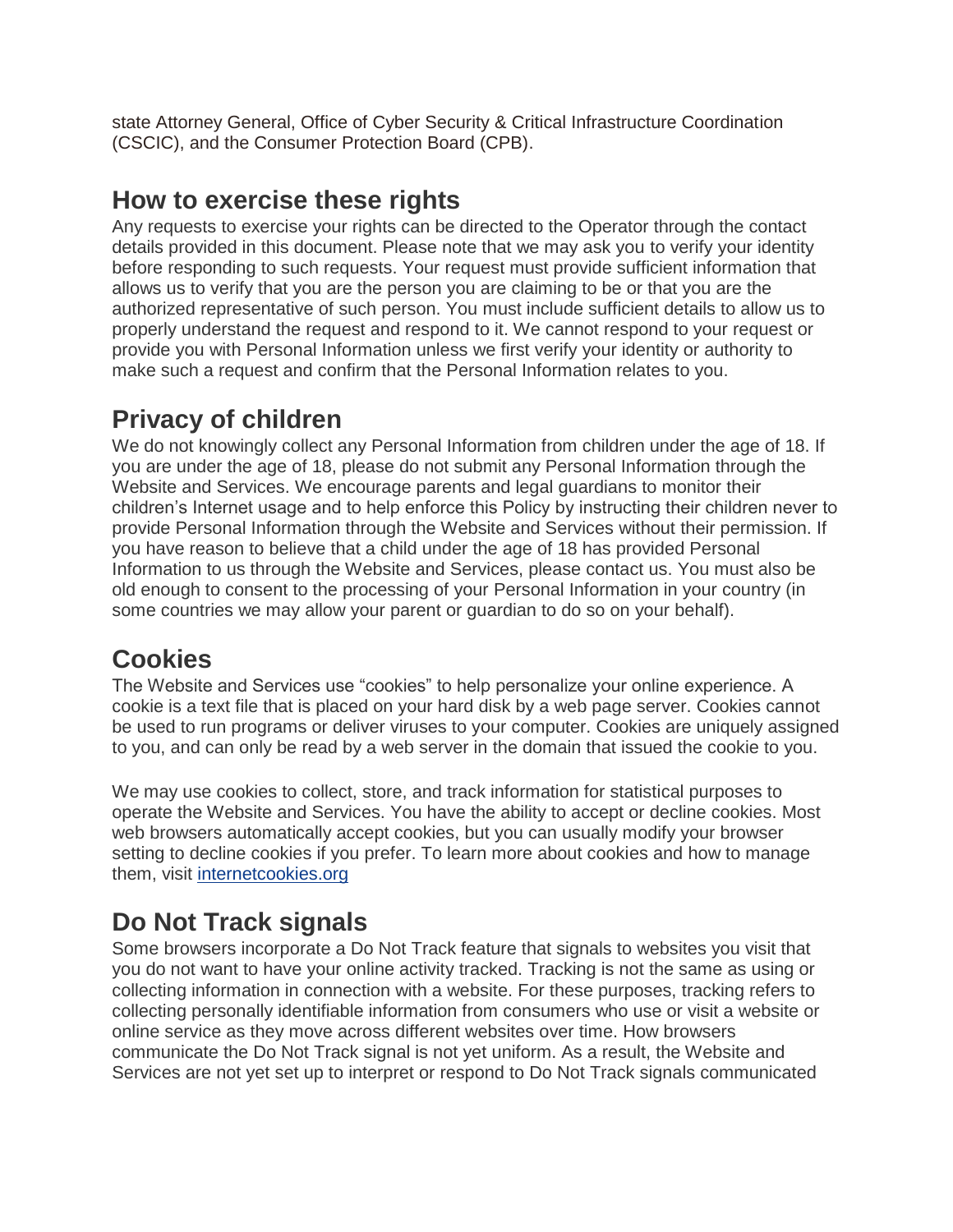by your browser. Even so, as described in more detail throughout this Policy, we limit our use and collection of your personal information.

### **Email marketing**

We offer electronic newsletters to which you may voluntarily subscribe at any time. We are committed to keeping your e-mail address confidential and will not disclose your email address to any third parties except as allowed in the information use and processing section or for the purposes of utilizing a third party provider to send such emails. We will maintain the information sent via e-mail in accordance with applicable laws and regulations.

In compliance with the CAN-SPAM Act, all e-mails sent from us will clearly state who the email is from and provide clear information on how to contact the sender. You may choose to stop receiving our newsletter or marketing emails by following the unsubscribe instructions included in these emails or by contacting us. However, you will continue to receive essential transactional emails.

### **Links to other resources**

The Website and Services contain links to other resources that are not owned or controlled by us. Please be aware that we are not responsible for the privacy practices of such other resources or third parties. We encourage you to be aware when you leave the Website and Services and to read the privacy statements of each and every resource that may collect Personal Information.

### **Information security**

We secure information you provide on computer servers in a controlled, secure environment, protected from unauthorized access, use, or disclosure. We maintain reasonable administrative, technical, and physical safeguards in an effort to protect against unauthorized access, use, modification, and disclosure of Personal Information in its control and custody. However, no data transmission over the Internet or wireless network can be guaranteed. Therefore, while we strive to protect your Personal Information, you acknowledge that (i) there are security and privacy limitations of the Internet which are beyond our control; (ii) the security, integrity, and privacy of any and all information and data exchanged between you and the Website and Services cannot be guaranteed; and (iii) any such information and data may be viewed or tampered with in transit by a third party, despite best efforts.

### **Data breach**

In the event we become aware that the security of the Website and Services has been compromised or users Personal Information has been disclosed to unrelated third parties as a result of external activity, including, but not limited to, security attacks or fraud, we reserve the right to take reasonably appropriate measures, including, but not limited to, investigation and reporting, as well as notification to and cooperation with law enforcement authorities. In the event of a data breach, we will make reasonable efforts to notify affected individuals if we believe that there is a reasonable risk of harm to the user as a result of the breach or if notice is otherwise required by law. When we do, we will post a notice on the Website, send you an email.